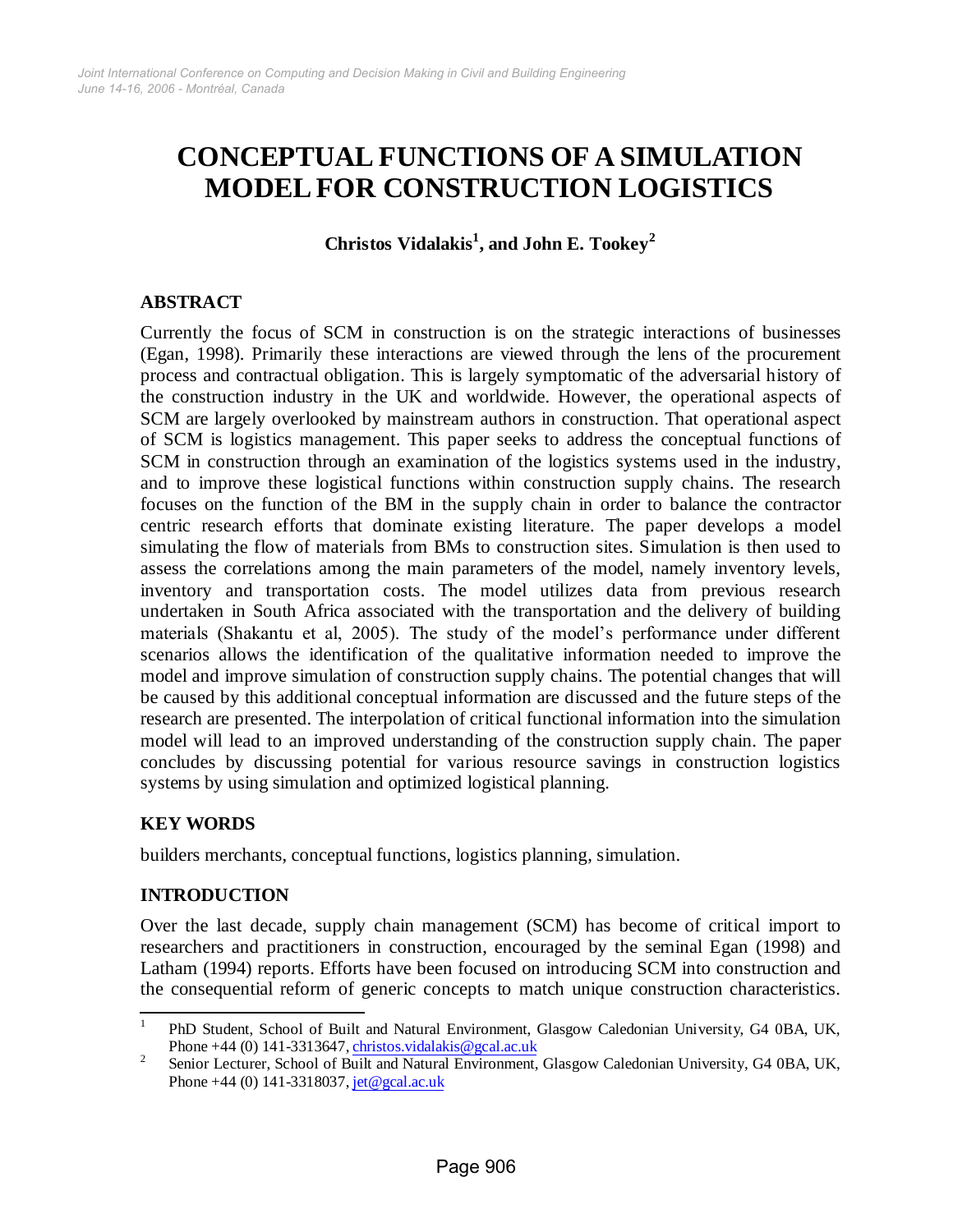Currently, mainstream research focuses on the strategic interactions of businesses with an eye on the adversarial history of construction. However, operational aspects of SCM are largely overlooked and other industries' evolutions in the area of logistics, and development of tools such as EDI, MRP, ERP etc. are not incorporated into construction. SCM is currently considered essentially as partnering the supply chain while construction logistics is restricted to materials handling on site. London and Kenley (2001) point out there is no shortage of construction SCM research, what is missing is theoretical and empirical research that considers the fundamental structural, economic and organizational nature of the industry's supply chains. A position supported and developed by Wegelius - Lehtonen and Pahkala (1998) and Shakantu (2005), who address fundamental operational SCM concepts. Successful implementation of logistics in construction is hindered by the one off, fragmented, temporary nature of project organizations (SFC, 2005). Since effective logistics systems are a prerequisite to effective SCM (Bowersox and Closs, 1996), it is contended that if SCM is going to be implemented in construction the operational aspects of SCM (i.e. logistical processes) have to be fully understood in the context of the built environment.

## **SUPPLY CHAINS IN CONSTRUCTION**

The most powerful organizations are reliant on the capability of their supply chains, thus significantly affected by suppliers' decisions. To demonstrate the complexity construction supply chains and their unique behavior, we should consider their structure compared to a 'typical' supply chain, e.g. manufacturing. In this case, product moves through successive stages characterized by the flow or transformation of product until reaching the client. Figure 1 shows that construction and manufacturing supply chains are identical.



Figure 1: Construction vs Manufacturing Supply Chain

Differences are functional, located at the end of the chain, where contractor's function in the materials' flow to physically transform the product, i.e. construction / assembly of the project. Thus, a contractor could be characterised as both manufacturer and retailer, since he is responsible for putting the product on market.

This dyadic contractor role is important for material and information flow inside the supply chain and significantly impacts its analysis and design. This has motivated various authors such as Vrijhoef and Koskela (2001) to develop the 'manufacturer' role, focusing on productivity, seeking to apply lean principles to construction by forcing contractors to operate like manufacturers. However construction's unique characteristics are thought to be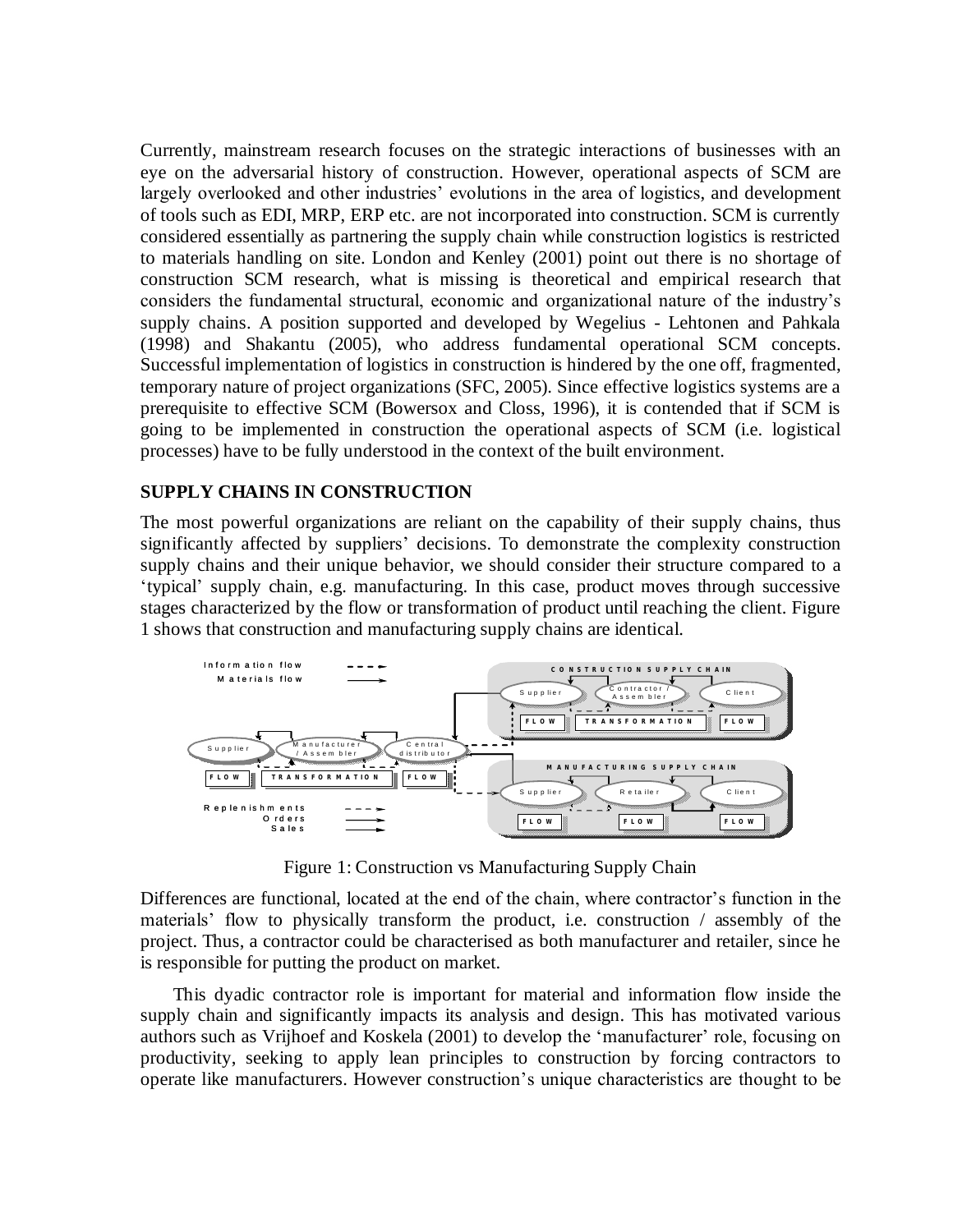the reason which prevents it from addressing logistics (SFC, 2005) and affect the applicability of SCM in the industry. Ballard and Howell (1998) recognise the fact that turning construction into manufacturing is not always efficient, since:

- manufacturing processes are not efficient for fast, uncertain, complex projects and;
- product uniqueness is becoming ever more characteristic of manufacturing

In order to model construction supply chains it is not necessary to turn construction into manufacturing. However logistics prior application to other industries has to be taken into account, but the dissimilar functions of BMs and contractors from suppliers and manufacturers dictate a new approach for construction logistics. The requirement is to understand the function of BMs in relation to the unique logistical functions of contractors particularly in terms of materials and information flow inside the construction supply chain.

# **THE FUNCTION OF MATERIALS SUPPLIERS AND CONTRACTORS**

Construction supply chains are the same in structure to those of other industrial sectors. In order to demonstrate the dyadic role of contractors and BMs, we must consider the most common applications for logistics planning and design. These applications include location, inventory, and transportation analysis (Bowersox and Closs, 1996). Table 1 summarises the objectives and the data requirements of each analysis. Table 1 (column 3) equates to the role of the BMs, indicating that BMs should incorporate all information associated with contractors' operations in order to create the most appropriate logistics system.

| <b>Application</b>                | <b>Objective</b>                                                                         | <b>Requirements</b>                                                                                      |
|-----------------------------------|------------------------------------------------------------------------------------------|----------------------------------------------------------------------------------------------------------|
| <b>Location Analysis</b>          | Select the number and location of distribution<br>centres                                | delivery location;<br>movements to each destination (i.e. demand)                                        |
| <b>Inventory Analysis</b>         | Meet desired service levels with minimum<br>investment                                   | service objectives (lead time);<br>demand characteristics;<br>number of echelons:<br>replenishment times |
| <b>Transportation</b><br>Analysis | Minimise the combination of vehicles, hours, or<br>miles required to deliver the product | network definition<br>delivery (or pick up) demand<br>operating characteristics                          |

Table 1: Objectives and requirements for logistics planning

## **LOCATION ANALYSIS**

Optimum location of BMs' distribution centres is virtually impossible since production facilities of contractors (i.e. construction sites) are mobile, and activity levels are hard to estimate since this depends on the nature of projects undertaken. Uncertainty of market demand is primarily responsible for the temporary structure of construction supply chains. Short-term project organisations are thus the source of many of the industry's inefficiencies. Furthermore, high logistics costs mean suppliers do not service remote delivery locations and contractors switch to the local market. In this case, temporary business with local BMs is perceived as less costly and thus preferred. Consequently, impermanent business can be considered as an efficient industrial self-defence mechanism to overcome its mobile nature. However, in this way benefits from long term relationships with partners are lost. The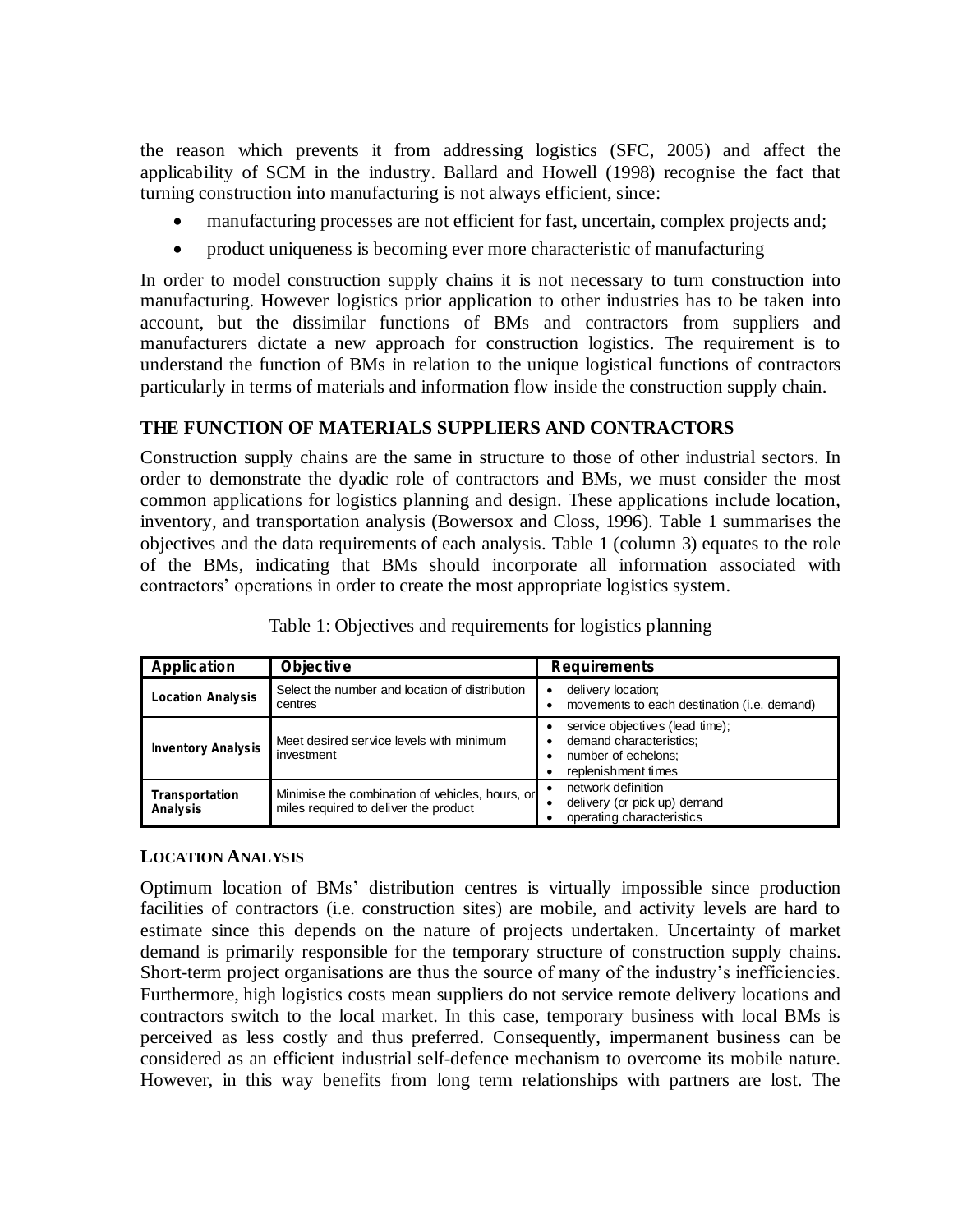dilemma for both contractor and supplier, is to select between profitable short-term business solutions for individual projects, and benefits from a long-term relationship for a series of projects. Given the uncertainties and obvious need for cost benefit analysis for competing supply strategies, a decision support system is required to compare costs of alternative networks. This, the authors contend, is an ideal situation in which a simulation may assist in making appropriate distributor location decisions for both contractors and BMs.

## **INVENTORY ANALYSIS**

During inventory considerations for the construction supply chain three major points have to be taken into account which differentiate construction supply chain since they are associated both with the materials and information flow and affect all the actors in the chain:

- Contractors' ability of carrying inventory is limited (and sometimes absent);
- Contractors demand in not communicated upstream until the project is ordered;
- Contractors do not estimate materials demand prior to contracts' nomination.

Contractor inability to carry inventory partially explains the practice of ordering and delivering. Production halts due to lack of materials, but the additional costs of express (JIT) deliveries cannot be borne. Bertelsen and Nielsen (1997) draw attention to the fact that the main reason for this is the lack of a logistics strategy by contractors. In reality BMs operate as buffers for contracting firms, controlling material flow, and bear the holding cost of inventories. Thus, when examining construction materials flow through multi-echelon inventories we should remember we are basically dealing with BMs rather than contractors.

Inventory planning is based on upstream information flowing from lower stages in the supply chain. Contractors' role as retailers positioned next to the client generates additional problems, since demand characteristics do not propagate upstream until the contract is signed. The delays created cause the phenomenon of the Forrester (or bullwhip) effect (Forrester, 1964) in inventory levels, characterised by amplified demand variation moving up the supply chain when supply chains have conflicting objectives (Lee et al, 1997; Chopra and Meindl, 2001). Lee et al. (1997) identify further contributory factors similarly apparent in construction such as order batching; price fluctuation; rationing and shortage gaming. However, their analysis is outside the scope of this paper. Resultant inefficiencies include excessive inventory, poor product forecasts, capacity mismatch, backlogs, uncertain planning, and high costs for express shipment (Lee et al, 1997). The Forrester Effect demonstrates the need for a new approach to construction logistics which includes BMs as upstream information providers in the supply chain. Innovative companies in other industries have found that they can control the effect and improve supply chain performance by coordinating information and planning in the supply chain (Lee et al, 1997).

## **TRANSPORTATION ANALYSIS**

Diamond and Spence (1989) indicate transport costs account for 2.6% of vehicle part production, 7.7% of pharmaceuticals and 12% of wholesale distribution. In construction the figures are significantly higher (SACTRA, 1999), accounting for 10-20% of construction costs (BRE, 2003). Shakantu et al. (2003) further characterise transport as the hidden cost of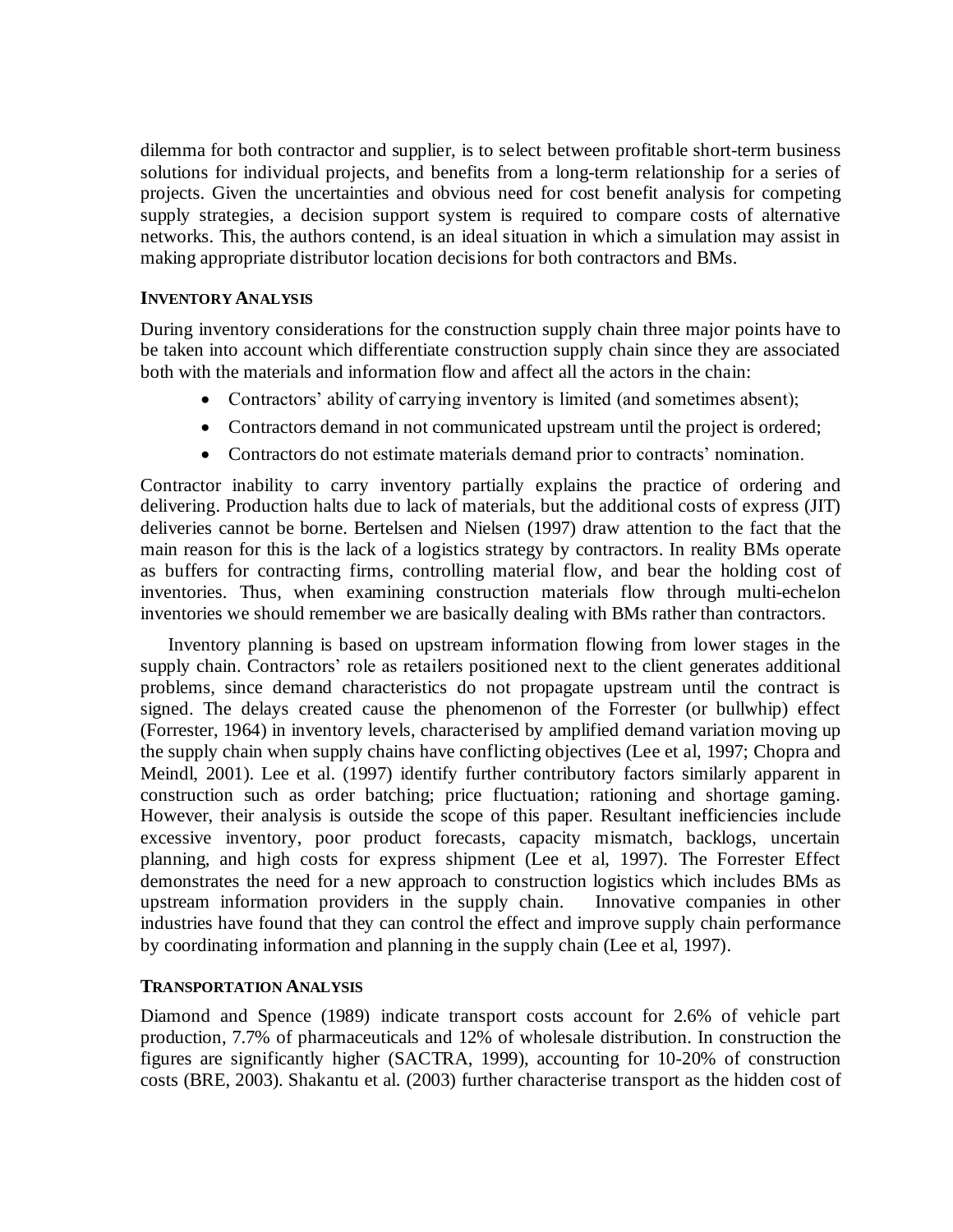construction materials. The proportion of embodied cost of construction accounted for by transportation implies an area of research ripe for exploitation. This is particularly the case given that the UK Road Haulage Association demonstrates that the haulage and distribution sector has seen a 12.5% increase in running costs in the 6 months from the start of 2005 until June of the same year. Construction is mainly an assembly operation utilizing materials of generally low value and high volume, moving to geographically mobile points of distribution (Shakantu et al., 2003). From the analysis of general applications for logistics planning and design the fact that construction logistics should be considered a challenge for materials suppliers in the first place, becomes apparent. Location, inventory, transportation and performance considerations should be adjusted to construction and incorporated in a logistics model for the industry, which will be addressed later in this paper.

# **SIMULATION**

## **MODEL DESCRIPTION**

The usefulness of the model is based on its ability to explain supply chain behaviour under different scenarios. Simulation is best used since construction supply chains have constantly changing requirements. Kleijnen (2005) noted that simulation gives significant insight into cause and effect of supply chain performance. Indeed, construction supply chain instability can be dealt with by simulation modelling since it:

- Presents understanding of the process to model events in areas of interest.
- Diminishes the risk inherent to changes in planning
- Investigates impact of strategic decisions and operational change in the supply chain
- Quantifies performance and requirements in service cost and quality

Figure 2 represents the delivery mechanism of a single material from order receipt to materials issue. The flow is designed deliberately consisting of Work Centres and Storage Bins to introduce the SIMUL8 software package in the model design. Simul8 is a discreteevent simulation product developed by Simul8 Corporation and selected for two reasons. Firstly, because of its simplicity, since it utilizes few modelling objects and secondly, its flexibility, since user defined components can be created using Visual Logic, a simplified programming language. In the model, Work Centres (WRC) are considered to act as dynamic decision objects, determining the required time for task completion. Additionally, they change certain aspects of a work item to direct it through different channels inside the model. Storage Bins (SB), are passive objects whose purpose is to hold work items waiting to be processed by WRCs. They can be used simply as queues or as inventories of different product types (Hauge and Paige, 2001). Figure 2 represents inbound and outbound BM logistics utilising one vehicle to service three different sites which are gradually introduced into the system. The model depicts three stages of the supply chain and can be extended with appropriate additional information. On the left side the manufacturer (inventory SB1) replenish BM warehouse (inventory SB2) which is located at the end of the Manufacturer – BM flow area. One the right side, materials are distributed through a flexible network to construction sites (inventories SB S1, SB S2 and SB S3).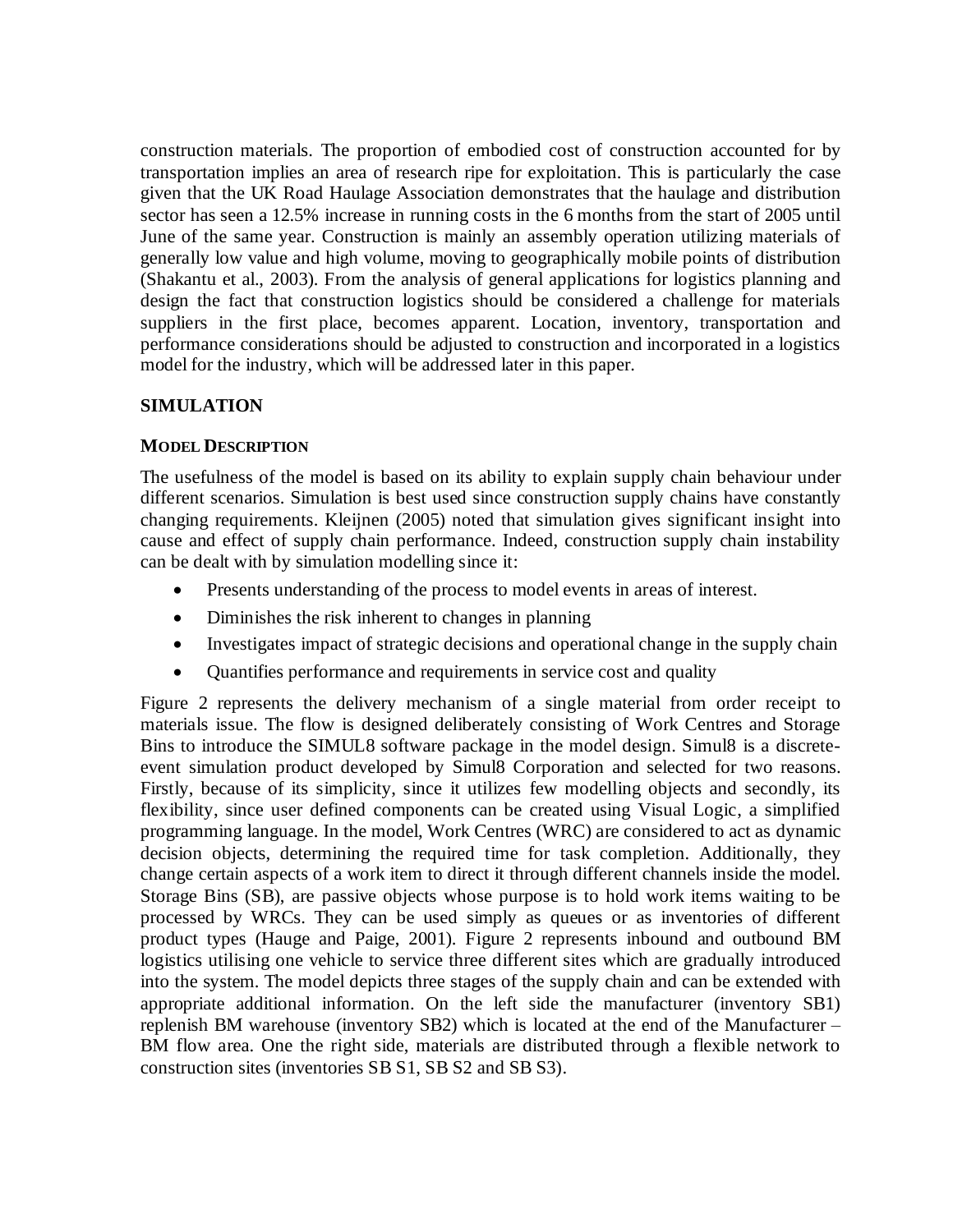

Figure 2: A simulation model for the logistics of a single product

Multiple runs of the simulation, and changes to system conditions, reveal variable interrelations driving the model. Table 2 contains a short description of the basic simulation objects and their role in the model, i.e. their control over certain model parameters.

| Simulation object   Role |                        | <b>Parameters</b>                                                  |
|--------------------------|------------------------|--------------------------------------------------------------------|
|                          | Inventory              | Material type / Loading time                                       |
|                          | Manufacturer - BM Link | Order point / Batch size / Replenishment time                      |
|                          | Time period            | Contract commencement / Network spec / Demand characteristics      |
|                          | Vehicle                | Vehicle capacity / Transport & Turnaround times / Multi-drop trips |

## **RESEARCH METHODOLOGY**

The research detailed in this paper utilises a grounded theory approach since it seeks to establish a theoretical logistics model. Given that at this stage of the research, the author is at an early phase of PhD study, conceptual understanding of the problem at hand is preeminent. Thus it was decided to utilise pre-existing data as a means of creating a theoretical construct to validated through further investigation. In essence the research detailed in this paper is grounded theory stage of a process which envisions a two stage triangulation study, validating the model with UK based basic research (Easterby-Smith et al, 2002). Input data for the model are taken from research by Shakantu (2005) associated with vehicle movements and material deliveries in South Africa. Data collected during the field study (7 sites and 910 vehicle movements) indicated 62.6% of vehicles movements to sites were material deliveries, with a loading efficiency calculated to be 46%. Wegelius and Pahkala (1998) acknowledge logistics costs are related to the nature of materials. They recognise that materials differences are significant, and costs of logistics varied from 5% to >50% of purchase price. This does not forbid the generation of a single model that involves more than one type of materials. In that case, a logistics system could be simulated straightforwardly by the use of mixed materials' loads and multiple inventories for each product. To limit complexity, a specific product type has been selected. Variations in logistics costs result from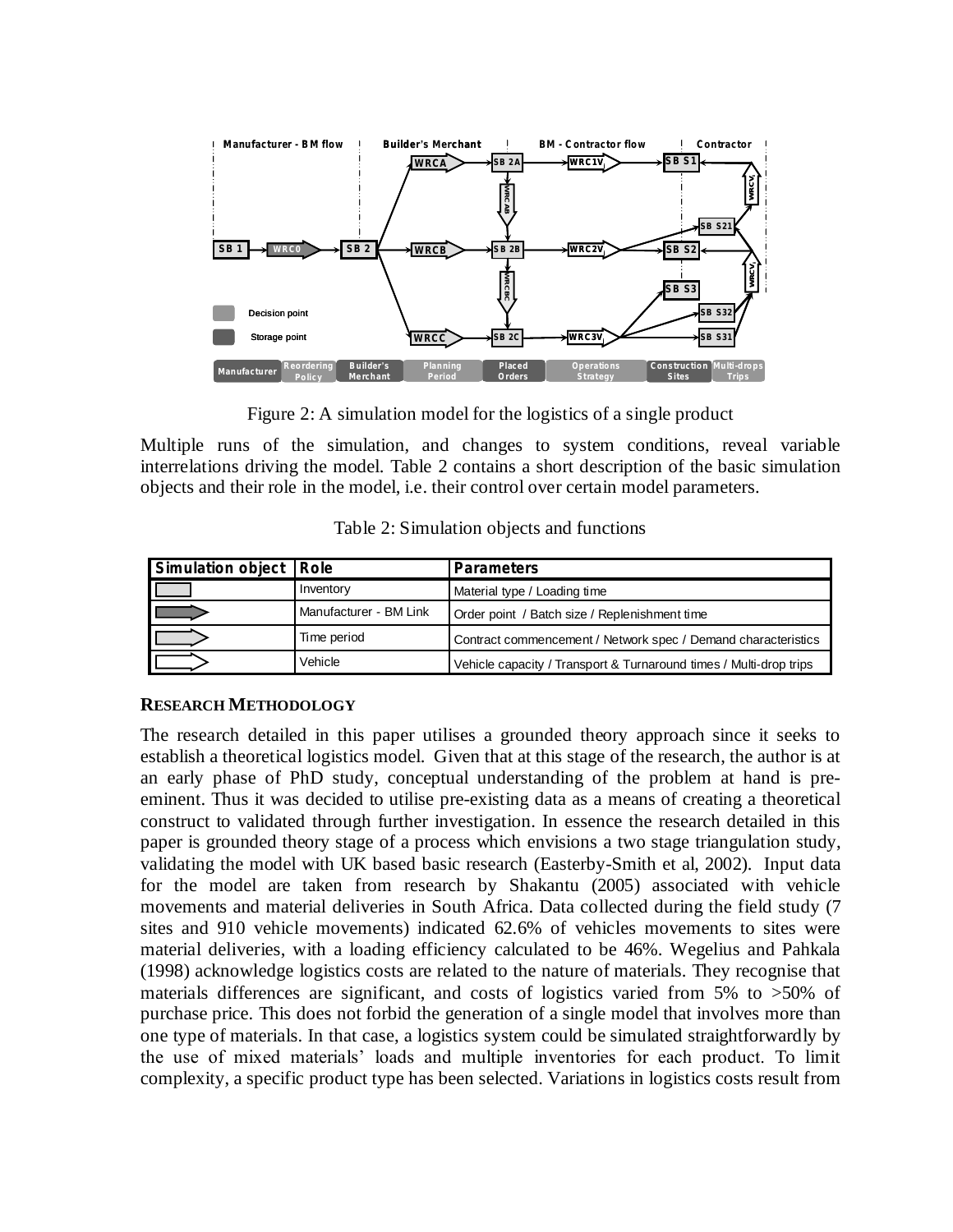BM practices for storing, handling and packaging materials but these are not incorporated into the general model described, since these costs are considered to be negligible to transportation and inventory costs.

Inventory cost is a major component of logistics cost including capital, storage, taxes insurance and obsolescence. Although variable, estimated figures (Coyle, 2003; Bowersox and Closs, 1996) are 25% of average inventory value annually. Demand over the simulation period is based on deliveries of bricks in the UK during 2004 (Monthly Digest of Statistics, 2005). In order to simulate uncertainty of market demand, a different construction site is added to the model every ordering phase, allowing for including multi-drops trips which occur each time the phase changes. Simulation time is defined by that needed for all demand to be satisfied. The model is tested under five different demand levels and 12 vehicle mixes. Ordering phases and site locations are in table 3 and fig 3. Model requirements are listed in Table 4. To introduce various vehicles operating costs according to vehicle loading capacity, RHA cost tables were used (RHA, 2005), derived from annual surveys of RHA members.

| Table 3: Functional parameters |  |
|--------------------------------|--|
|--------------------------------|--|

Figure 3: Sites layout

**BM**

**SITE 2**

**SITE 3**

**SITE 1**

**3.5 m**

| <b>Site</b> | Ordering<br>phase | <b>Start</b> | <b>Duration</b><br>(t.u) | <b>Distance</b><br>m |
|-------------|-------------------|--------------|--------------------------|----------------------|
|             |                   |              | 9600                     | 3.5                  |
|             |                   | 9600         | 9600                     |                      |
|             |                   | 19200        | 9600                     |                      |

| <b>Parameter</b>         | <b>Remarks</b>                                                                                                                                                                    |  |
|--------------------------|-----------------------------------------------------------------------------------------------------------------------------------------------------------------------------------|--|
| Multi drops trips        | When more than one site is undergoing, priority is set to the site starting earlier (60:40).                                                                                      |  |
|                          | Vehicles of 3.5 and 7.5t deliver to two sites, while 13t are allowed 3 deliveries.                                                                                                |  |
| <b>Vehicles costs</b>    | Taken from the RHA's cost tables (RHA, 2005)                                                                                                                                      |  |
| <b>Reordering policy</b> | Order point and lot size selected in order BM not to stock out during the highest demand.                                                                                         |  |
| Product unit (p.u)       | Pack of 50 bricks                                                                                                                                                                 |  |
| Average petrol price     | 70.67 pp litre = $321.3$ pp gallon (15.11.04)                                                                                                                                     |  |
| Value of bricks          | £158.00 (pack of 1000)                                                                                                                                                            |  |
| Vehicles available       | 3.5; 7.5; and 13 tonne gross vehicle (diesel)                                                                                                                                     |  |
| Vehicle travel time      | Normal distributions – relevant to specific sites                                                                                                                                 |  |
| <b>Turnaround times</b>  | 20 min for a vehicle of 3.5t. Then follow the increase of carrying load (minus 20% when moving to<br>bigger vehicle). Turnaround time is reduced to 50% when unloading half load. |  |

#### **SIMULATION RESULTS**

Initial tests show composition of BM fleets determine system performance as a result of high time-related costs (i.e. ownership costs like wages, depreciation, licences, overheads etc). To deal with variability the introduction of different mix of vehicles was necessary. The results of the simulation are divided in cumulative and typical outcomes. The first group refers to the total of 12 mixes of vehicles incorporated while the second represents a typical outcome.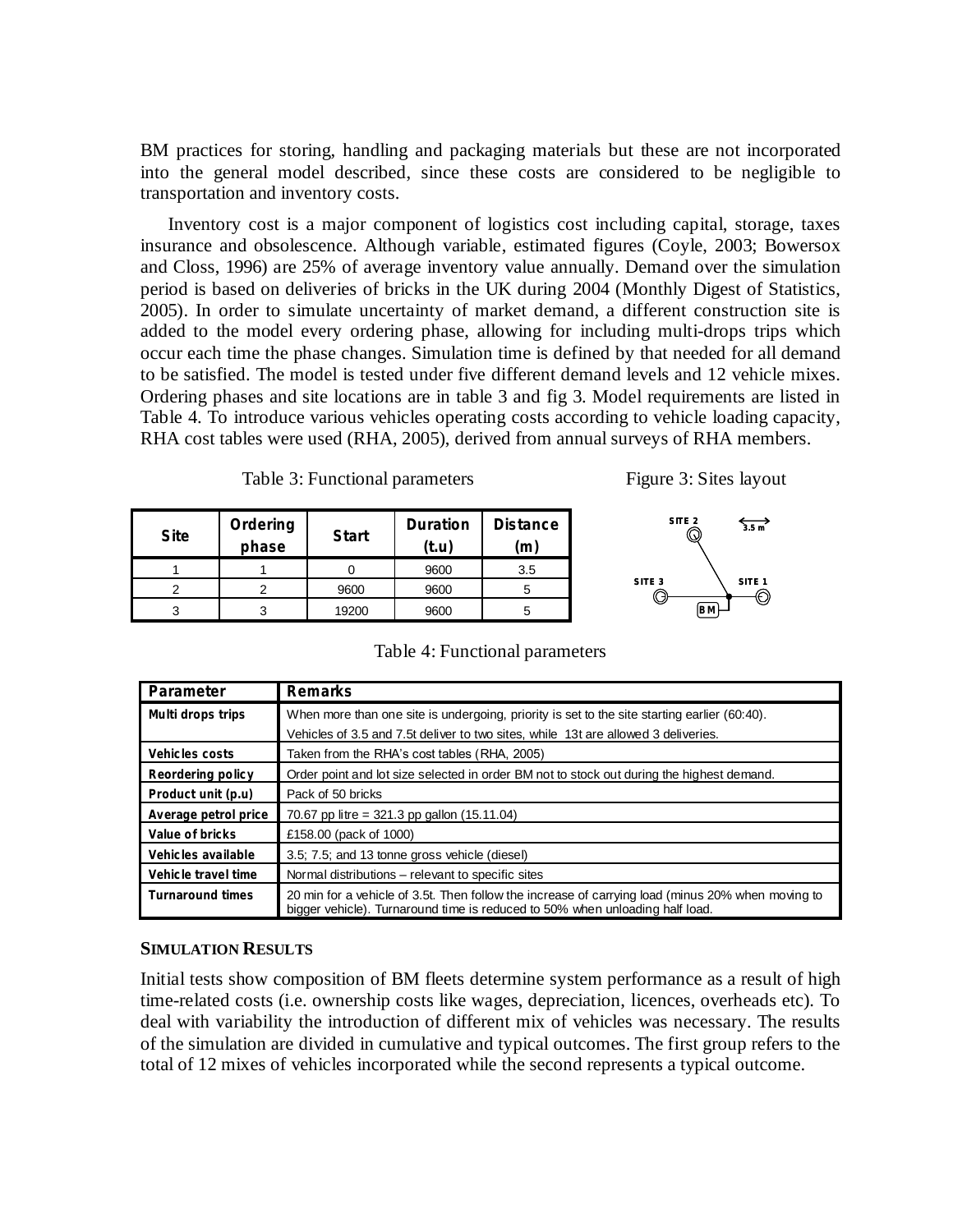#### **Cumulative outcome**

Cumulative results occur from simultaneous study of the models as they represent a system of different BMs acting under the same conditions. Fig 4 shows level of demand influences logistics costs, and an exponential relation between costs and demand i.e. 70% cost increase with 12% higher demand. The individual models show the significant increase is due from:

- Low demand or/and low fleet capability result in high inventory costs;
- High demand requires a significant investment in vehicles.

Although the cost of material is relatively low, high inventory costs are possible since the model was studied for 3 months, allowing identification of demand generating minimum cost and the requirements of the system for a specific demand. Moreover, the diagram of costs vs. movements shows as expected an exponential relation between costs and vehicle movements (since movements are analogous with demand). This implies a relation between costs and vehicle movements significant for construction. Construction materials are generally of low value and high volume, requiring large numbers of deliveries. Thus it is essential to minimise total vehicle movements. By induction, operational systems using high numbers of deliveries (i.e. JIT), are inappropriate for construction. The cumulative results are useful, but the long term aim of the work in this paper is a general logistics model for construction supply chains. Additionally, the study of a typical model gives a better description of the relation between the parameters listed above and facilitates practical interpretation of cumulative outcomes.





## **Typical outcome**

Cumulative results indicate the expectation of a typical model. Fig 6 shows the relation between system costs from the combination of models under varying demand. The exponential model that best fits this data was found to be:  $Y = a + b \exp^{cX}$ , where a = 1.95E+04, b = 2.70E+01, c = 2.57E-03, while the coefficient of determination  $(r^2) = 0.99$ . The analysis was performed on the LAB Fit (Silva and Silva, 2006), developed for analysis of experimental data. The model is used to predict further values for different levels of demand. The final curve and sales are depicted in fig 6, which are analogous to demand (if no quantity discounts are included). Subtracting the cost of operations from the sales the generated profit is calculated. From the profit curve it becomes apparent that there is no profit generated for the lower and the higher levels of demand. Simultaneously, the curve allows for identifying the range of demand levels that the BM should act in, in order to maximise profit. The physical interpretation of the model is that BM bears a minimum cost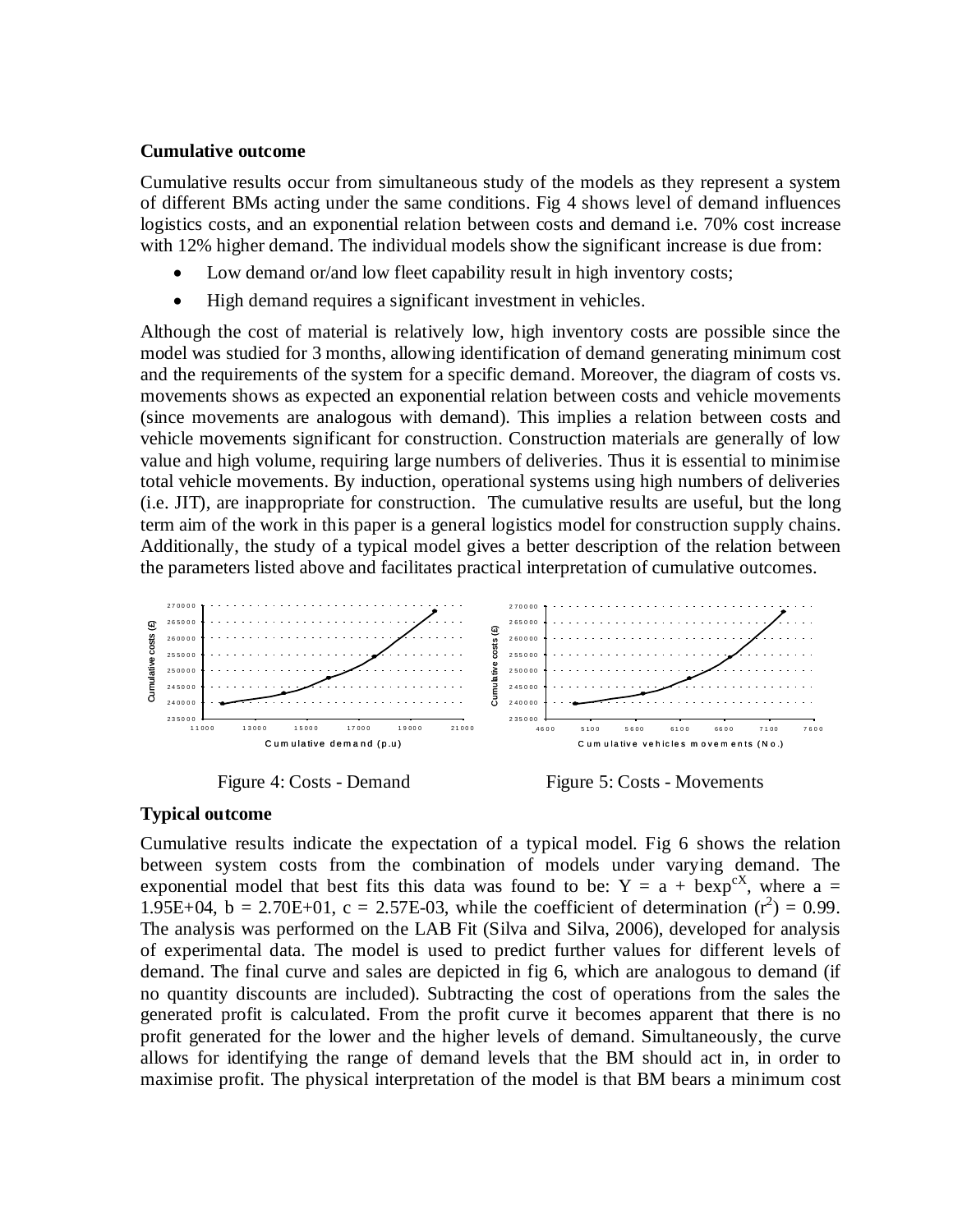for maintaining the fleet; even there are no sales. On the other hand, high vehicles' operation costs and BM's investments exceed profit.



Figure 6: Costs vs. demand, sales, and profit for a specific logistics system

Regarding the cost and vehicles movements relation an exponential model also seems to fit this data very well. The model given by LAB Fit is  $Y = c + aexp^{(bX)}$ , where:  $a = 2.59E+06$ , b  $= -4,21E+03$ ,  $c = 1,99E+04$ , while the coefficient of determination  $(r^2) = 0.99$ . The models that have been found demonstrate that construction supply chains' instability and complexity can be managed. However, there is a requirement that certain aspects of supply chains have to be matched with construction special characteristics. This is achievable by understanding the functions of the various players of a construction supply chain and the role of logistics in integrating supply chain operations.



Figure 7: Costs vs. vehicle movements for a specific logistics system

#### **CONCLUSION**

The paper presented critical aspects and functional information that is required in order to develop a model for construction logistics. The involvement of BMs was highlighted in an attempt to balance the contractor-centric approach that governs current research and adopt the holistic character of SCM in construction. The nature, complexity and instability associated with construction supply chains was the main consideration for the model development. Conceptual functions of logistics had to be matched with construction special operational characteristics in order to carefully address logistical problems within the industry. The long term aim of the work presented in this paper is to develop a general model for construction supply chains which assess the effect of industry's special characteristics to any strategic decisions and lead to effective logistics planning. Reconfiguration of the